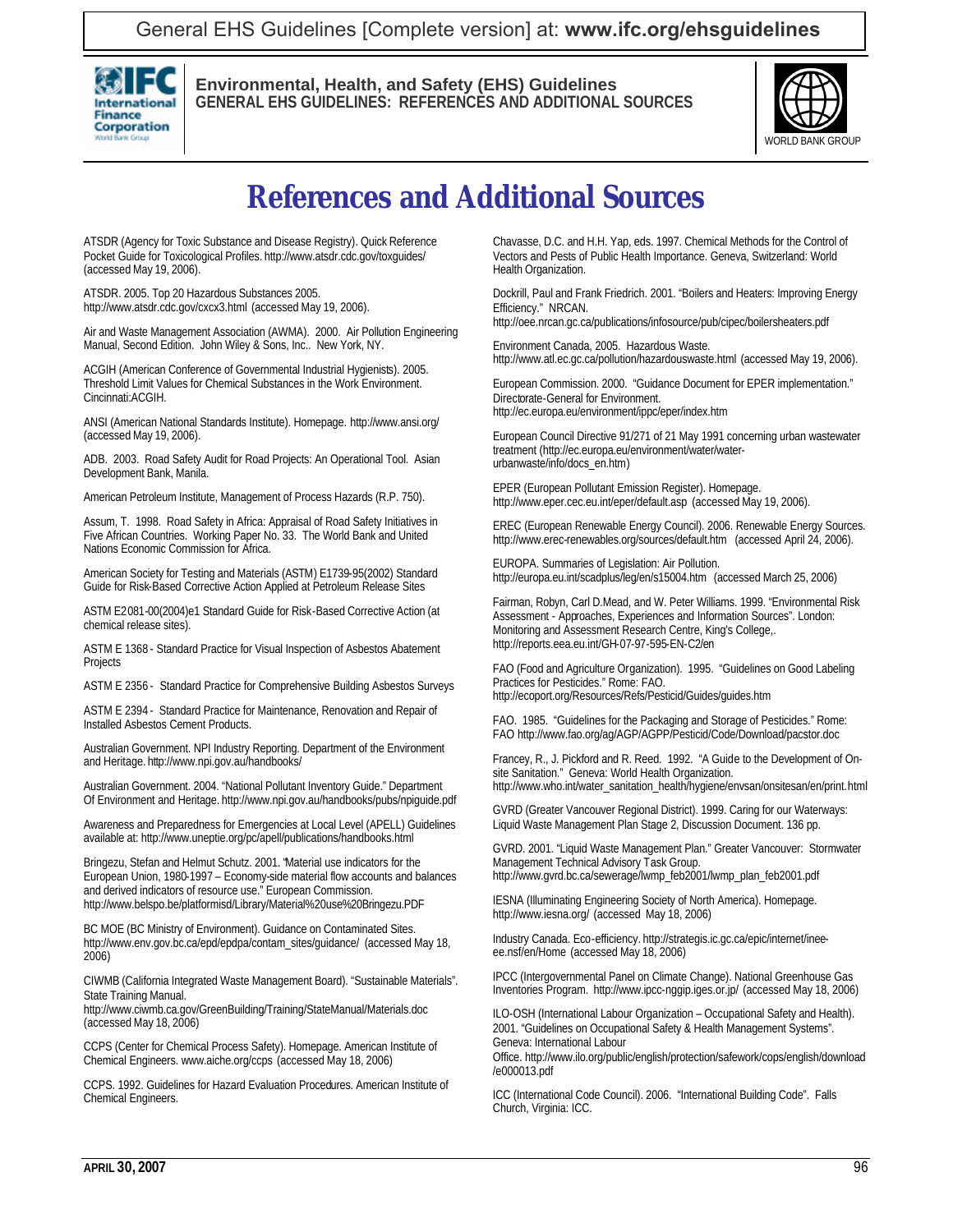

## **Environmental, Health, and Safety (EHS) Guidelines GENERAL EHS GUIDELINES: REFERENCES AND ADDITIONAL SOURCES**



IATA (International Air Transport Association). 2005. "Dangerous Goods Regulations Manual." Geneva: IATA. http://www.iata.org/ps/publications/9065.htm (accessed May 18, 2006)

IAEA (International Atomic Energy Agency). International Basic Safety Standard for protection against Ionizing Radiation and for the Safety of Radiation Sources http://www-ns.iaea.org/standards/documents/default.asp?sub=160 (accessed May 19, 2006).

IHS 1996. ISO 9613 – Acoustics – Attenuation of sound during propagation outdoors – Part 2: General method of calculation. http://engineers.ihs.com/document/abstract/XVNLCAAAAAAAAAAA (accessed May 19, 2006).

IMO (International Maritime Organization). International Maritime Dangerous Goods Code. http://www.imo.org/Safety/mainframe.asp?topic\_id=158 (accessed May 18, 2006)

ISO (International Organization for Standardization). Quality and Environmental Management. http://www.iso.org/iso/en/iso9000-14000/index.html (accessed May 18, 2006)

IOMC (Inter-Organization Programme for the Sound Management of Chemicals. 2001. "The WHO Recommended Classification of Pesticides by Hazard and Guidelines to Classification 2000-2002." International Program on Chemical Safety. http://whqlibdoc.who.int/hq/2002/a76526.pdf

Kates, R., Hohenemser, C., and J. Kasperson, Editors. 1985. Perilous Progress: Management the Hazards of Technology. Westview Press, London.

Knowlton, R. Ellis. 1992. A Manual of Hazard & Operability Studies. Chemetics International.

LDAR (Leak Detection and Repair Professionals). http://www.ldar.net/ (accessed May 18, 2006).

Lijzen, J.P.A., A.J. Baars, P.F. Otte, M.G.J. Rikken, F.A. Swartjes, E.M.J. Verbruggen and A.P. van Wezel. 2001. Technical evaluation of the Intervention Values for Soil/sediment and Groundwater - Human and ecotoxicological risk assessment and derivation of risk limits for soil, aquatic sediment and groundwater. RIVM report 711701 023. Netherlands National Institute of Public Health and the Environment.

http://www.rivm.nl/bibliotheek/rapporten/711701023.pdf

Massachusetts Department of Environment. Cleanup Sites and Spills. http://www.mass.gov/dep/cleanup (accessed May 19, 2006).

MSHA (Mine Safety and Health Administration). Homepage. http://www.msha.gov/ (accessed May 19, 2006).

NIOSH (National Institute for Occupational Safety and Health). Center for Disease Control and Prevention – Department of Health and Human Services. http://www.cdc.gov/niosh/homepage.html (accessed May 18, 2006)

National Research Council of Canada, 2005. Building Codes. http://www.nrccnrc.gc.ca/doingbusiness/codes\_e.html (accessed May 18, 2006).

NRCAN (Natural Resources Canada). Electric Motors – Factsheet 6. Office of Energy Efficiency.

http://oee.nrcan.gc.ca/regulations/html/Factsheet6.cfm?text=N&printview=N (accessed May 18, 2006)

NRCAN. Energy-Efficient Motor Systems Assessment Guide. Office of Energy Efficiency.

http://oee.nrcan.gc.ca/cipec/ieep/newscentre/motor\_system/introduction.cfm?text= N&printview=N (accessed May 18, 2006)

NRCAN (Natural Resources Canada). EnerGuide Program. Office of Energy Efficiency.

http://oee.nrcan.gc.ca/equipment/english/index.cfm?PrintView=N&Text=N (accessed March 24, 2006)

NRCAN. 2004. "EnerGuide for Industry: Your guide to selecting energy-efficient industrial equipment". Office of Energy Efficiency. http://oee.nrcan.gc.ca/publications/infosource/pub/Energuide-industry/EGIbrochure-e.cfm

NRCAN. Energy Star® - Heating, Cooling and Ventilation. Office of Energy Efficiency.

http://oee.nrcan.gc.ca/energystar/english/consumers/heating.cfm?text=N&printvie w=N#AC (accessed April 9, 2006)

NRCAN. Technical Factsheet CanMOST – Canadian Motor Selection Tool. Office of Energy Efficiency.

http://oee.nrcan.gc.ca/publications/infosource/pub/cipec/canadian-motor/index.cfm (accessed May 18, 2006)

NRCAN. 2005a. "Team up for Energy Savings - Compressed Air." Office of Energy Efficiency. http://oee.nrcan.gc.ca/publications/industrial/cipec/compressed-air.pdf

NRCAN. 2005b. Team up for Energy Savings – Lighting." Office of Energy Efficiency. http://oee.nrcan.gc.ca/publications/industrial/cipec/light.pdf

NRCAN. 2006a. Model National Energy Code for Buildings (MNECB) for the Commercial Building Incentive Program. http://oee.nrcan.gc.ca/commercial/financial-assistance/newbuildings/mnecb.cfm?attr=20 (accessed March 24, 2006)

NRCAN. 2006b. Office of Energy Efficiency General Database. http://oee.nrcan.gc.ca/infosource/PDFs (accessed March 24, 2006)

NRCAN. 2006c. Office of Energy Efficiency – Industry Projects Database. http://oee.nrcan.gc.ca/publications/infosource/home/index.cfm?act=category&cate gory=07&PrintView=N&Text=N (accessed March 24, 2006)

NRCAN. 2006d. Energy Efficiency Regulations and Standards for Industry – Canada's Energy Efficiency Regulations. http://oee.nrcan.gc.ca/industrial/regulations-standards/index.cfm?attr=24 (accessed April 24, 2006)

New Zealand Ministry of the Environment. 2004. "Contaminated Land Management Guidelines No.5: Site Investigation and Analysis of Soils." Federal Government of New Zealand. http://www.mfe.govt.nz/publications/hazardous/contaminated-land-mgmtguidelines-no5/index.html

North American Energy Working Group. "North American Energy Efficiency Standards and Labeling."

Organization for Economic Cooperation and Development (OECD). Database on Use and Release of Industrial Chemicals. http://appli1.oecd.org/ehs/urchem.nsf

OECD. 1999. Safety Strategies for Rural Roads. Organization for Economic Cooperation and Development, Paris. www.oecd.org/dataoecd/59/2/2351720.pdf

OHSAS. 2000. OHSAS 18002:2000. Occupational Health and Safety Management Systems - Guidelines for the Implementation of OHSAS 18001.

OSHA (Occupational Safety and Health Administration). Emergency Standards. http://www.osha.gov/SLTC/etools/evacuation/standards\_card.html (accessed May 18, 2006)

OSHA. Safety and Health Topics - Toxic Metals. http://www.osha.gov/SLTC/metalsheavy/ (accessed May 19, 2006)

Peden, Margie, David Sleet, Adnan Hyder and Colin Mathers, eds. 2004. "World Report on Road Traffic Injury Prevention." Geneva: World Health Organization. http://www.who.int/world-health-day/2004/infomaterials/world\_report/en/

PDEP (Pennsylvania Department of Environment Protection). Official Recycled Product Guide. http://www.dep.state.pa.us/wm\_apps/recycledproducts/ (accessed May 18, 2006)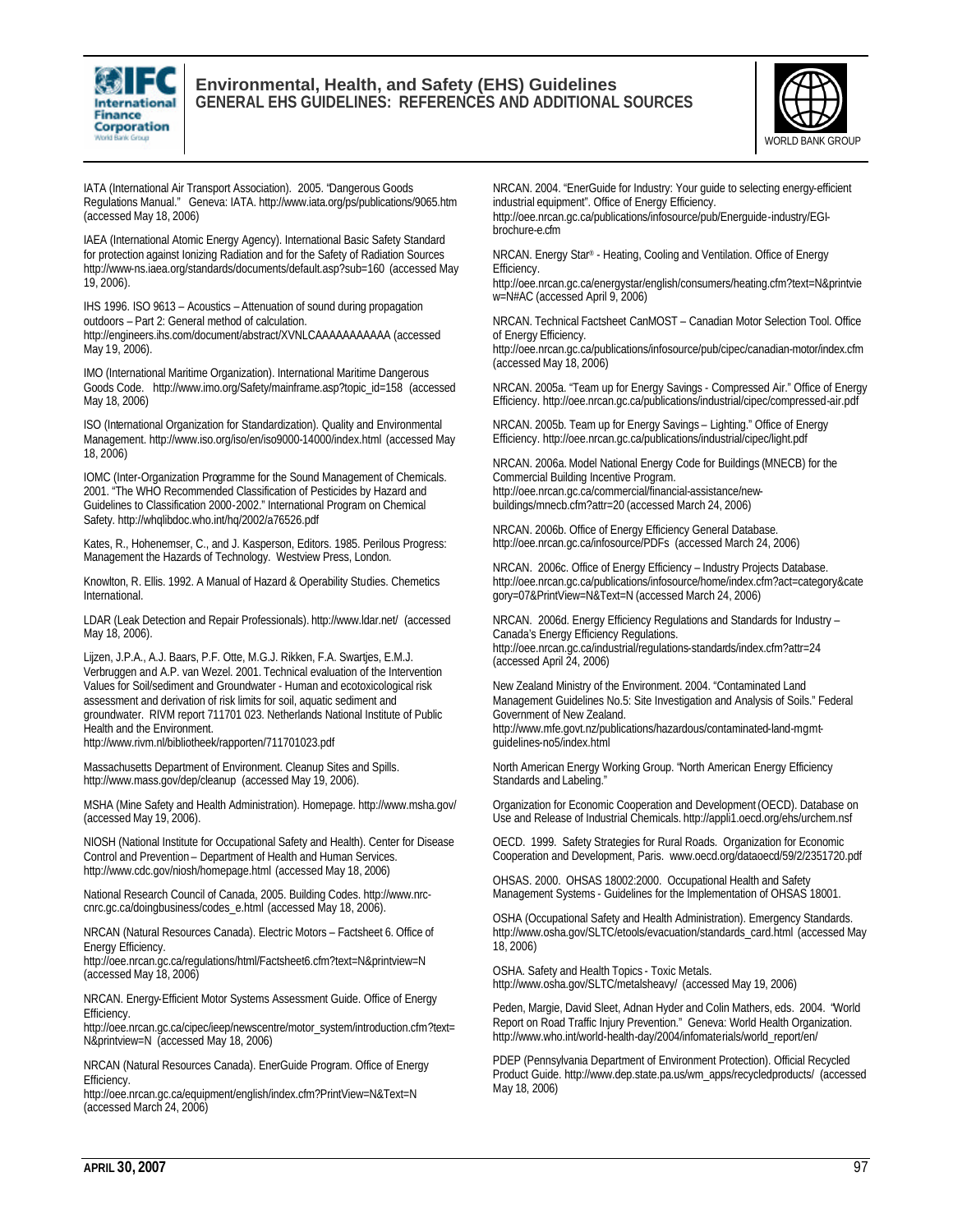

## **Environmental, Health, and Safety (EHS) Guidelines GENERAL EHS GUIDELINES: REFERENCES AND ADDITIONAL SOURCES**



PTCL (Physical and Theoretical Chemistry Lab). Safety (MSDS) data for benzo(a)pyrene. http://www.physchem.ox.ac.uk/MSDS/BE/benzo(a)pyrene.html (accessed May 18, 2006)

Prokop, Gundula. 2002. "Second Technical Workshop on Contaminated Sites - Workshop Proceedings and Follow-up." European Environment Agency. http://reports.eea.europa.eu/technical\_report\_2002\_76/en/Tech76.pdf

Ritter, L., K.R. Solomon, J. Forget, M. Stemeroff and C.O'Leary. "An Assessment Report on: DDT-Aldrin-Dieldrin-Endrin-Chlordane, Heptachlor-Hexachlorobenzene, Mirex-Toxaphene, Polychlorinated Biphenyls, Dioxins and Furans." International Programme on Chemical Safety.

http://www.pops.int/documents/background/assessreport/en/ritteren.pdf (accessed May 18, 2006)

Ross A, Baguley C, Hills B, McDonald M, Solcock D.1991. "Towards Safer Roads in Developing Countries: A Guide for Planners and Engineers." Berkshire: Transport and Road Research Laboratory.

Rushbrook, P. and M. Pugh. 1998. "Solid Waste Landfills in Middle- and Lower-Income Countries: A Technical Guide to Planning, Design, and Operation." World Bank. http://www-

wds.worldbank.org/external/default/WDSContentServer/IW3P/IB/2002/12/06/0000 94946\_02112104104987/Rendered/PDF/multi0page.pdf

SCPOP (Stockholm Convention on POPs). Guidance Documents. http://www.pops.int/documents/guidance/ (accessed May 19, 2006)

Tsunokawa, Koji and Christopher Hoban, eds. 1997. "Roads and the Environment: A Handbook." Washington, D.C.: World Bank. http://www.worldbank.org/transport/publicat/reh/toc.htm

UK Department of Environment, Food and Rural Affairs. http://www.defra.gov.uk/ (accessed May 18, 2006)

UK Environment Agency. Contaminated Land Exposure Assessment (CLEA). http://www.environment-

agency.gov.uk/subjects/landquality/113813/672771/?version=1&lang=\_e (accessed May 18, 2006)

UN/ECE (United Nations/Economic Commission for Europe). United Nations Recommendations on the Transport of Dangerous Goods Model Regulations. http://www.unece.org/trans/ (accessed May 18, 2006)

UN/ECE. The Atmospheric Emission Inventory Guidebook. http://www.aeat.co.uk/netcen/airqual/TFEI/unece.htm (accessed May 18, 2006).

UNEP (United Nation Environment Program). Secretariat of the Basel Convention on Hazardous Waste Management. http://www.basel.int/index.html (accessed May 18, 2006)

UNEP. Persistant Organic Pollutants. http://www.chem.unep.ch/pops/ (accessed May 18, 2006)

UNEP. Country contributions: Information on the regulatory status of POPs; bans, restrictions, and/or other legal permitted uses.

http://www.chem.unep.ch/pops/POPs\_Inc/INC\_3/inf-english/inf3-9/sect5.pdf (accessed May 18, 2006).

UNEP. 1993. Cleaner Production Worldwide Volume 1. http://www.uneptie.org/PC/cp/library/catalogue/regional\_reports.htm.

UNEP. 1997. The Environmental Management of Industrial Estates. Industry and Environment, United Nations Environment Programme.

US DOE. Building Toolbox – Boilers. Building Technologies Program. http://www.eere.energy.gov/buildings/info/components/hvac/boilers.html (accessed April 30, 2006)

US DOE. 2002. Heating and Cooling Equipment Selection. Office of Building Technology, State and Community Programs – Energy Efficiency and Renewable Energy. http://www.eere.energy.gov/buildings/info/documents/pdfs/26459.pdf

 (US DOE). Industry Plant Managers and Engineers – Combustion. http://www.eere.energy.gov/consumer/industry/combustion.html#opp1 (accessed April 30, 2006).

US DOE (US Department of Energy). Industry Plant Managers and Engineers – Process Heating Systems.

http://www.eere.energy.gov/consumer/industry/process.html (accessed April 30, 2006).

US DOE. Industry Plant Managers and Engineers – Steam Boilers. http://www.eere.energy.gov/consumer/industry/steam.html (accessed April 30, 2006).

US DOE. Industrial Technologies Program – Best Practices. http://www1.eere.energy.gov/industry/bestpractices/ (accessed April 30, 2006)

US DOE. "The Big Picture on Process Heating". Industrial Technologies Program – Best Practices.

http://eereweb.ee.doe.gov/industry/bestpractices/pdfs/em\_proheat\_bigpict.pdf (accessed April 30, 2006).

US DOE. 2005**. "**Improve Motor System Efficiency for a Broader Range of Motors with MotorMaster+ International." Industrial Technologies Program. http://eereweb.ee.doe.gov/industry/bestpractices/pdfs/mmplus\_international.pdf

US DOT (US Department of Transportation). HAZMATS Regulations. http://hazmat.dot.gov/ (accessed May 18, 2006)

US Energy Star Program. Guidelines for Energy Management. http://www.energystar.gov/index.cfm?c=guidelines.download\_guidelines (accessed April 24, 2006)

US Energy Star Program. Tools and Resources. http://www.energystar.gov/index.cfm?c=tools\_resources.bus\_energy\_management \_tools\_resources (accessed April 9, 2006)

US EPA (US Environmental Protection Agency). Air Compliance Advisor. http://www.epa.gov/ttn/ecas/ACA.htm (accessed May 18, 2006)

US EPA. Ambient Air Monitoring QA Program. http://www.epa.gov/airprogm/oar/oaqps/qa/index.html#guidance (accessed May 19, 2006).

US EPA. Comprehensive Procurement Guidelines – Product Fact Sheets. http://www.epa.gov/cpg/factshts.htm (accessed May 18, 2006)

US EPA. EPA Guidance. Environmentally Preferable Purchasing. http://www.epa.gov/oppt/epp/pubs/guidance/guidancepage.htm (accessed May 18, 2006)

US EPA. Hazardous Waste. http://www.epa.gov/epaoswer/osw/hazwaste.htm (accessed May 19, 2006).

US EPA. Hazardous Waste Identification. http://www.epa.gov/epaoswer/hazwaste/id/id.htm#id (accessed May 19, 2006).

US EPA. Major Environmental Laws. Laws and Regulations. http://www.epa.gov/epahome/laws.htm (accessed May 18, 2006)

US EPA. Performance Track Assistance. National Environmental Performance Track. http://www.epa.gov/performancetrack/ptrackassist.htm (accessed May 18, 2006)

US EPA 40 CFR Part 133, Secondary Treatment Regulation (http://www.access.gpo.gov/nara/cfr/waisidx\_02/40cfr133\_02.html)

US EPA. Persistant Organic Pollutants (POPs). http://www.epa.gov/oppfead1/international/pops.htm (accessed May 19, 2006)

US EPA. Pollution Prevention Highlights. http://www.epa.gov/p2/ (accessed May 18, 2006)